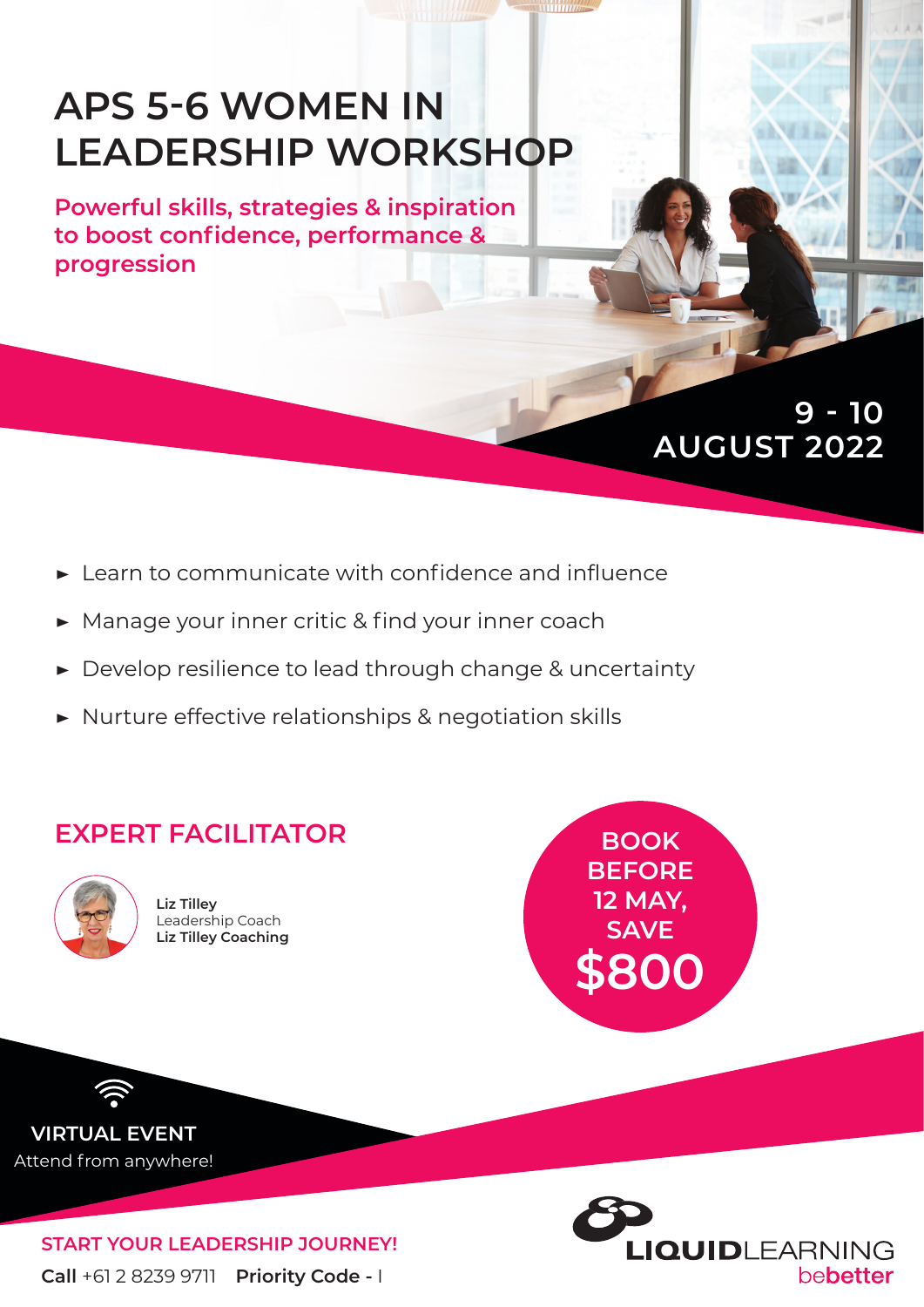### **ABOUT THE EVENT**

Transformations in the Australian Public Sector have unlocked new and exciting opportunities for emerging women leaders to step up into senior executive roles. To successfully navigate this complex and ever-changing environment, leaders must possess keen insight into the internal and external challenges facing the sector, but also a clear understanding of themselves and the impact they have within their team, and the broader organisation.

Aspiring leaders in this environment must display reflective thinking, self-awareness, planning and strategy, but also the confidence and courage to put themselves forward for new opportunities.

This workshop will equip women with the tools and practical knowledge to build confidence in their leadership abilities and to best position themselves for career advancement. This hands-on, interactive learning session has been designed with both current and emerging leaders in mind. It aims to equip participants with a practical leadership plan they can use to navigate a successful career and advance to senior levels.

### **Group Discounts Available!**

25% off Standard Rate Team of 10+



20% off Standard Rate Team of 8 - 9



15% off Standard Rate Team of  $5 - 7$ 

10% off Standard Rate Team of  $3 - 4$ 

### **DAY ONE**

#### **Understand what's behind negative self-talk**

- **▶** Recognise and manage your inner critic
- **▶** Strategies for controlling self-doubt
- **▶** Finding your inner coach
- **▶** The foundations of your emotional selfregulation toolkit

#### **Understanding your own leadership style**

- **▶** Build self-awareness of leadership traits and how they align with organisational goals
- **▶** Developing a 'leadership at every level' mindset
- **▶** Recognise demands of leadership and the expectations of your organisation
- **▶** Embracing your diverse and inclusive leadership style

#### **Leading with Emotional Intelligence (EI)**

- **▶** Evaluate your EI level and identify opportunities for further growth and development
- **▶** Understand your EI and its impact on the way you are perceived as a leader
- **▶** Leverage your emotional intelligence in the workplace
- **▶** Embrace qualities of empathy and understanding to become a better leader

#### **Practising resilience and authenticity through times of change**

- **▶** Techniques to maintain resilience
- **▶** Trust your intuition and step outside your comfort zone
- **▶** Recognise and overcome hurdles to change

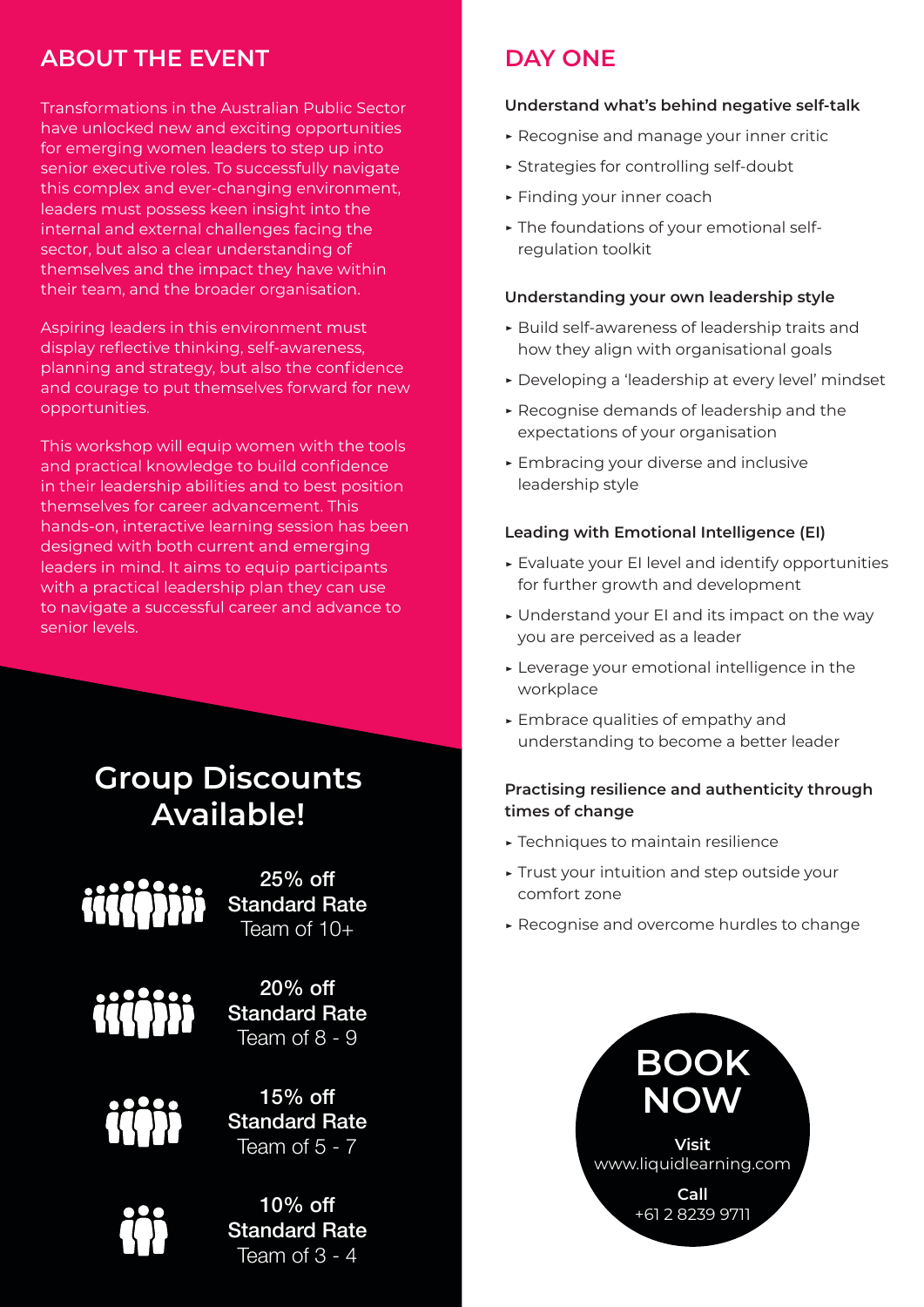### **DAY TWO**

#### **Communicating with influence**

- **▶** Understanding different communication styles
- **▶** How to talk about the issue not the person
- **▶** Non-verbal skills to communicate with authority
- **▶** Building your personal leadership brand

#### **Strategy and negotiation skills**

- **▶** Strategies to develop positive and assertive communication and relationships
- **▶** Develop effective coaching skills and 'conversational intelligence'
- **▶** Effective techniques of persuasion and negotiation
- **▶** Understand the nature of conflict and why it exists

#### **Stakeholder engagement and management**

- **▶** Manage stakeholder relationships to achieve agency goals
- **▶** Identify and meet stakeholder needs and expectations
- **▶** Develop effective relationships with stakeholders
- **▶** Maintain strong internal and external networks

### **APS 5-6 Women's Leadership think-tank**

- **▶** Wrap up discussion on key themes and your career action plan
- **▶** What will you do differently as a result of this program?
- **▶** How to stay on track when other priorities demand attention



### **WHAT OUR DELEGATES ARE SAYING**



*Fantastic initiation to leadership/ management with some real practical tools to take back and implement in the workplace. Extremely motivating and thoughtprovoking. Has Given me an insight into how leadership/management skills influence the workplace*  $99$ 



 $\epsilon$ *I really enjoyed the interactive space of the training. It really allowed us to explore the topics we covered and apply that to our own situations at work. I gained a lot of insight and understanding as to how and why some things are the way they are at work.*  $, ,$ 





### **YOUR FACILITATOR**

Liz is an Executive Coach and Facilitator who specialises in working with women who want to play bigger in their lives. She brings to her work a breadth of experience in the corporate, government and not-for-profit sectors helping women to build skills and techniques to enable them to overcome self-doubt and accelerate their personal and professional journeys. Liz works to empower clients to reach their full potential, overcome challenges and get greater clarity and focus around where they want to be and how they can get there. She is also a conflict management coach, helping clients to address conflict, understand the dynamics behind it, and build their conflict resilience.



**Liz Tilley** Leadership Coach **Liz Tilley Coaching**